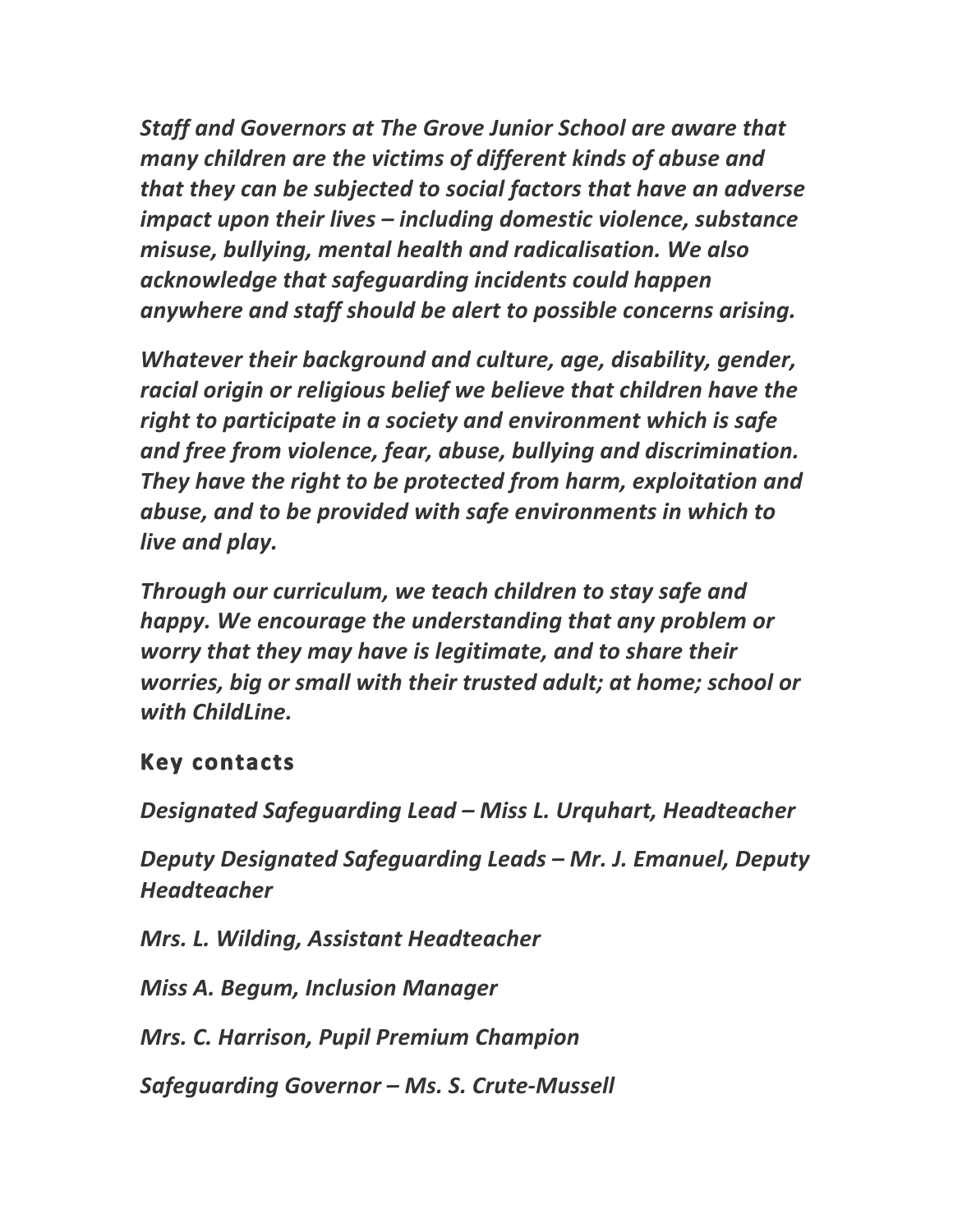*Co Chair of Governors – Mr. T Parrott & Mrs S. Sahota*

## **Encompass Safeguarding Statement**

**Our school is part of Operation Encompass. This is a police and** *education early intervention safeguarding partnership which* supports children and young people who experience Domestic *Abuse.* 

**Operation Encompass means that the police will share** information about Domestic Abuse incidents with our school **PRIOR** to the start of the next school day when they have been *called to a domestic incident.* 

**The Operation Encompass information is stored in line with** all other confidential safeguarding and child protection *information.* 

The Key Adult has also led training for all school staff and Governors about Operation Encompass, the prevalence of **Domestic Abuse and the impact of this abuse on children.** We have also discussed how we can support our children following the Operation Encompass notification.

We are aware that we must do nothing that puts the *child/ren* or the non-abusing adult at risk.

**The Safeguarding Governor will report on Operation Encompass in the termly report to Governors. All** information is anonymised for these reports.

The Key Adult has used the Operation Encompass Toolkit to *ensure that all appropriate actions have been taken by the school.*